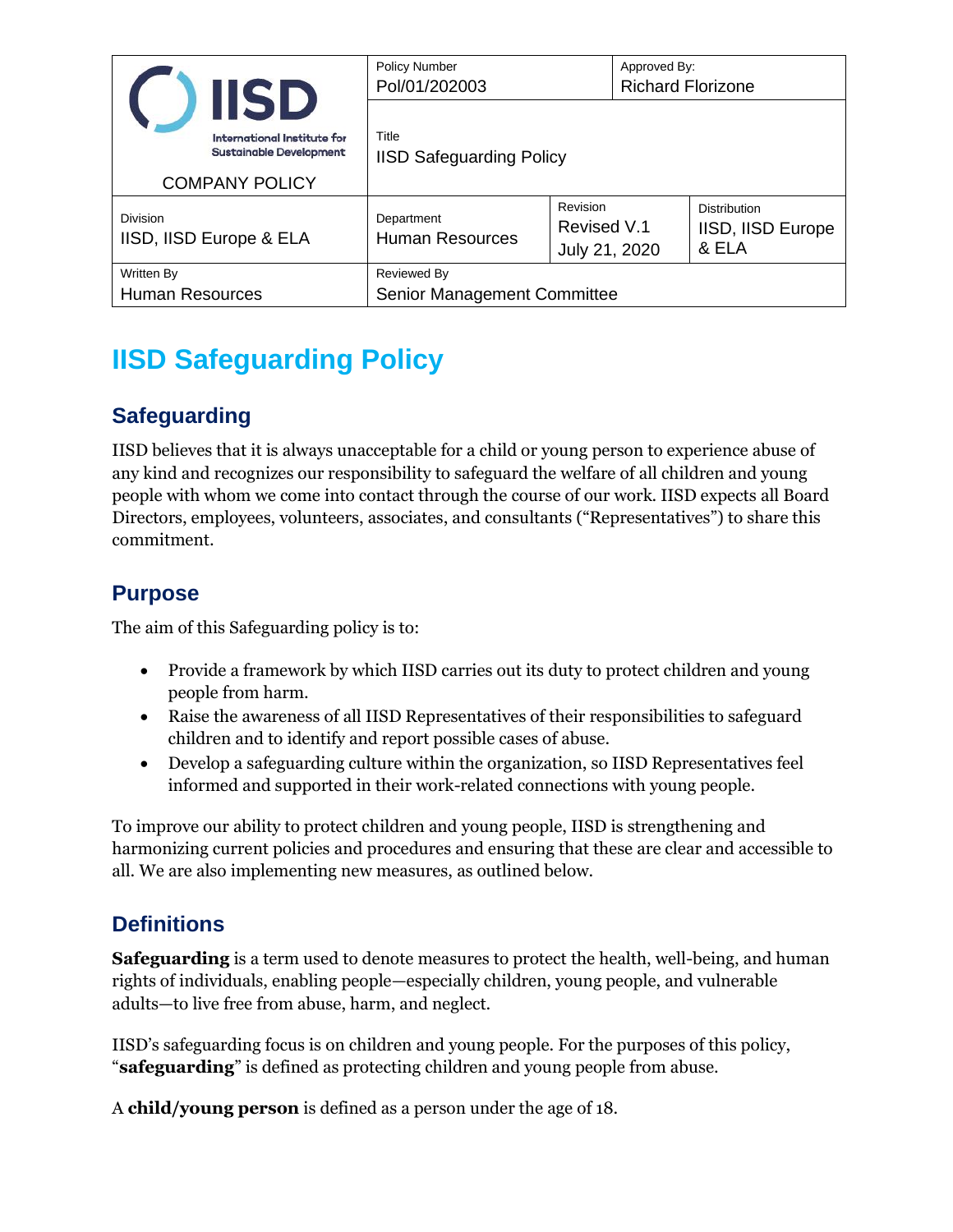|                                      | <b>IISD</b>                                                   | <b>Policy Number</b><br>Pol/01/202003      |                                                                          | Approved By:<br><b>Richard Florizone</b> |                   |  |  |
|--------------------------------------|---------------------------------------------------------------|--------------------------------------------|--------------------------------------------------------------------------|------------------------------------------|-------------------|--|--|
|                                      | International Institute for<br><b>Sustainable Development</b> | Title<br><b>IISD Safeguarding Policy</b>   |                                                                          |                                          |                   |  |  |
| <b>COMPANY POLICY</b>                |                                                               |                                            |                                                                          |                                          |                   |  |  |
| Division<br>IISD, IISD Europe & ELA  |                                                               | Department<br><b>Human Resources</b>       | Revision<br><b>Distribution</b><br>Revised V.1<br>& ELA<br>July 21, 2020 |                                          | IISD, IISD Europe |  |  |
| Written By<br><b>Human Resources</b> |                                                               | Reviewed By<br>Senior Management Committee |                                                                          |                                          |                   |  |  |

**Abuse** includes physical or mental violence, neglect or negligent treatment, maltreatment and sexual abuse.

**Vulnerable adults** are defined as adults who are elderly and frail, have mental health issues, a physical disability, learning difficulties, or who are made vulnerable by an emergency situation.

IISD's Safeguarding focus is on children and young people because IISD Representatives come into regular contact with those vulnerable groups in Canada through the education and awareness programs we provide in schools and other settings and through the educational programs we host for high school students at our Experimental Lakes Area site. Our Reporting Services team also encounters children and young people at international meetings, where we provide independent reporting of the proceedings.

While some definitions of safeguarding can also include vulnerable adults, IISD is not a humanitarian agency that provides direct aid to people. We do not usually work with elderly adults or those who have mental health issues or learning difficulties. We are not active in conflict zones or post-disaster relief efforts, although our Resilience team does work with communities who are vulnerable to conflict and climate change.

### **How we work to prevent abuse and misconduct from happening in the first place**

#### **Current IISD policies protect the people we work with from abuse, exploitation, and harm.**

IISD's newly updated Code of Conduct must be signed by all IISD stakeholders and contains our commitment to child protection and to treating all people with respect and dignity. We also have in place policies that lay out our commitment to workplaces free of harassment and violence, and a Whistleblower Policy to ensure that breaches of these policies can be reported without any fear of reprisal.

These policies are established and maintained to set the rules of behaviour and to create a positive and safe working environment.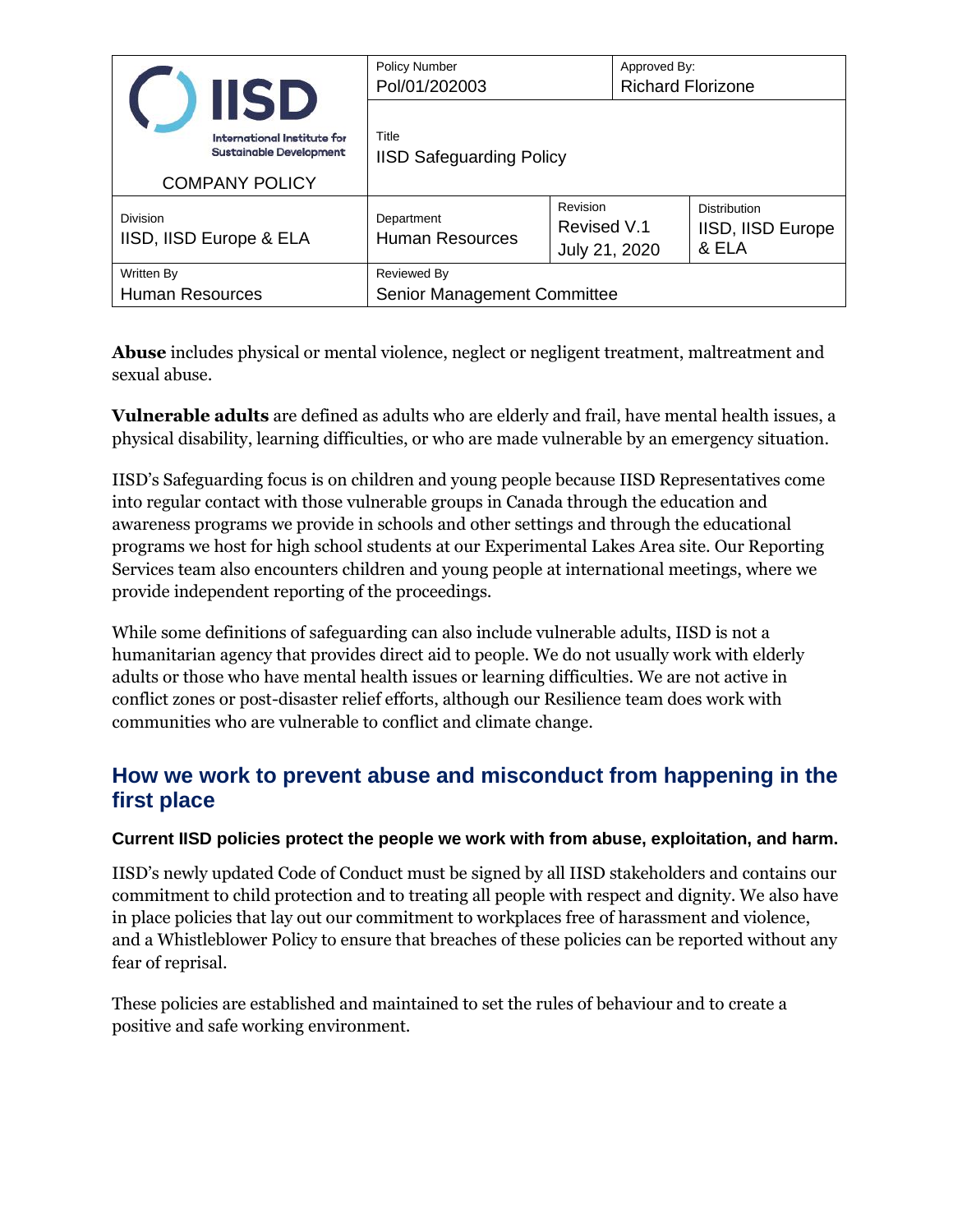|                                     | <b>IISD</b>                                                   | <b>Policy Number</b><br>Pol/01/202003    | Approved By:<br><b>Richard Florizone</b> |  |                                                   |  |
|-------------------------------------|---------------------------------------------------------------|------------------------------------------|------------------------------------------|--|---------------------------------------------------|--|
|                                     | International Institute for<br><b>Sustainable Development</b> | Title<br><b>IISD Safeguarding Policy</b> |                                          |  |                                                   |  |
| <b>COMPANY POLICY</b>               |                                                               |                                          |                                          |  |                                                   |  |
| Division<br>IISD, IISD Europe & ELA |                                                               | Department<br><b>Human Resources</b>     | Revision<br>Revised V.1<br>July 21, 2020 |  | <b>Distribution</b><br>IISD, IISD Europe<br>& ELA |  |
| Written By                          |                                                               | Reviewed By                              |                                          |  |                                                   |  |
| <b>Human Resources</b>              |                                                               | Senior Management Committee              |                                          |  |                                                   |  |

#### **Additional requirements**

In addition to our current policies, IISD requires that all Representatives adhere to the following safeguarding standards:

- Representatives will not engage in any form of sexual abuse or exploitation of any person of any age.
- Representatives will not have sexual relations with any person under the age of 18.
- To ensure the protection of minors, all IISD Representatives with direct supervision or indirect responsibilities for persons under 18 years of age will undergo a national police background check and will not be offered employment if they have been convicted of child and/or sexual abuse.
- IISD will not take any photos of children or young people at the Experimental Lake Area site without a signed written consent by parents/guardians. We will not take pictures of children or young people at international meetings we are covering as a reporting service unless they are speaking or demonstrating in public, have been brought in front of media by their parents or guardians, or are otherwise seeking media attention in a way that privacy cannot reasonably be expected.
- All Representatives have a duty to raise concerns, where they exist, about the management of child protection, which may include the actions of colleagues. (See the attached Whistleblower Protection Policy for details.)

Violation of this policy will result in disciplinary action up to and including dismissal and will be presented to legal authorities as warranted.

## **How people can safely report cases of misconduct by IISD Staff**

As IISD Representatives, we are usually the first to be aware of any conduct that may be unethical, illegal, or fraudulent, and we must be able to raise legitimate issues in an open and honest way without fear of negative consequences.

Any questions or concerns regarding dissatisfaction at the workplace should be reported to the Human Resources team.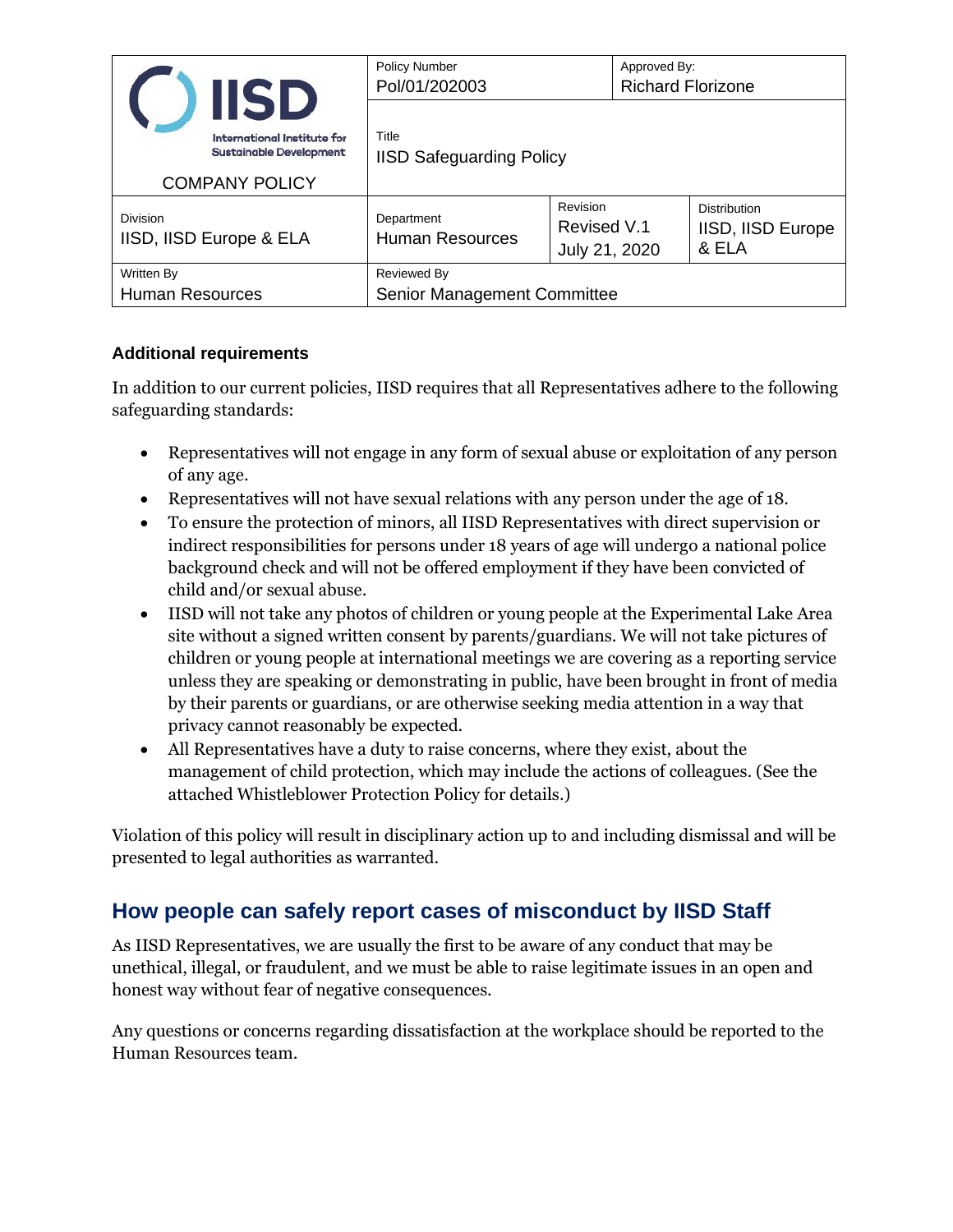|                                             | <b>IISD</b>                                                                                   | <b>Policy Number</b><br>Pol/01/202003      |                                                                          | Approved By:<br><b>Richard Florizone</b> |                   |  |
|---------------------------------------------|-----------------------------------------------------------------------------------------------|--------------------------------------------|--------------------------------------------------------------------------|------------------------------------------|-------------------|--|
|                                             | <b>International Institute for</b><br><b>Sustainable Development</b><br><b>COMPANY POLICY</b> | Title<br><b>IISD Safeguarding Policy</b>   |                                                                          |                                          |                   |  |
| Division<br>IISD, IISD Europe & ELA         |                                                                                               | Department<br><b>Human Resources</b>       | Revision<br><b>Distribution</b><br>Revised V.1<br>& ELA<br>July 21, 2020 |                                          | IISD, IISD Europe |  |
| <b>Written By</b><br><b>Human Resources</b> |                                                                                               | Reviewed By<br>Senior Management Committee |                                                                          |                                          |                   |  |

IISD's President and CEO is the organization's designated Senior Safeguarding Officer. People can make confidential complaints by email to the Senior Safeguarding Officer, without any fear of reprisals.

Richard Florizone, CEO and President, and Senior Safeguarding Officer Email: [rflorizone@iisd.ca](mailto:rflorizone@iisd.ca)

In situations where you prefer to place an anonymous report in confidence, you are encouraged to use the Ethics hotline, EthicsPoint, hosted by a third-party hotline provider, NavEx Global:

- 1. Select the **"Make a Report"** link on the [EthicsPoint](http://iisd.ethicspoint.com/) web page. The web page is hosted on a third-party server and therefore is completely confidential.
- 2. Dial toll-free, within the United States, Canada and Switzerland:

**Toll-free Hotline Number:** 

Canada & US: 1-(844) 955-1643

Switzerland: From an outside line, dial 0-800-890011 then at the prompt dial (844) 955- 1643

3. Use the [NavEx mobile app.](http://iisdmobile.ethicspoint.com/)

### **What happens once misconduct is reported**

In the event a complaint is made, IISD's Senior Safeguarding Official will commence their work immediately under the Whistleblower Protection Policy.

Approved By:

Richard Perzue

Richard Florizone President and CEO IISD